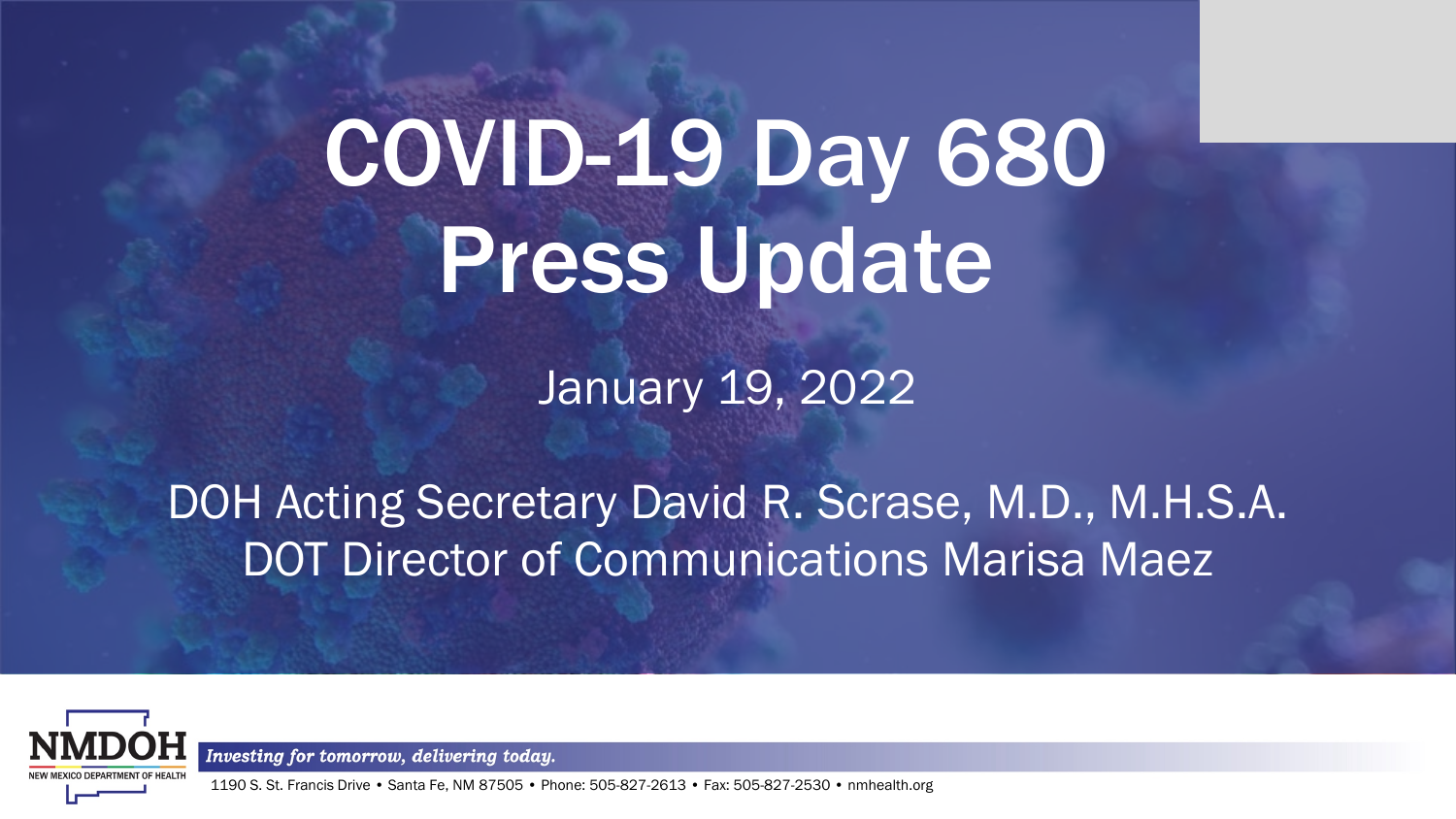Average number (7-day rolling average) of cases, hospitalizations, and deaths over time



*Note: Cases, hospitalizations, and deaths may not yet be reported in 7 or more days.*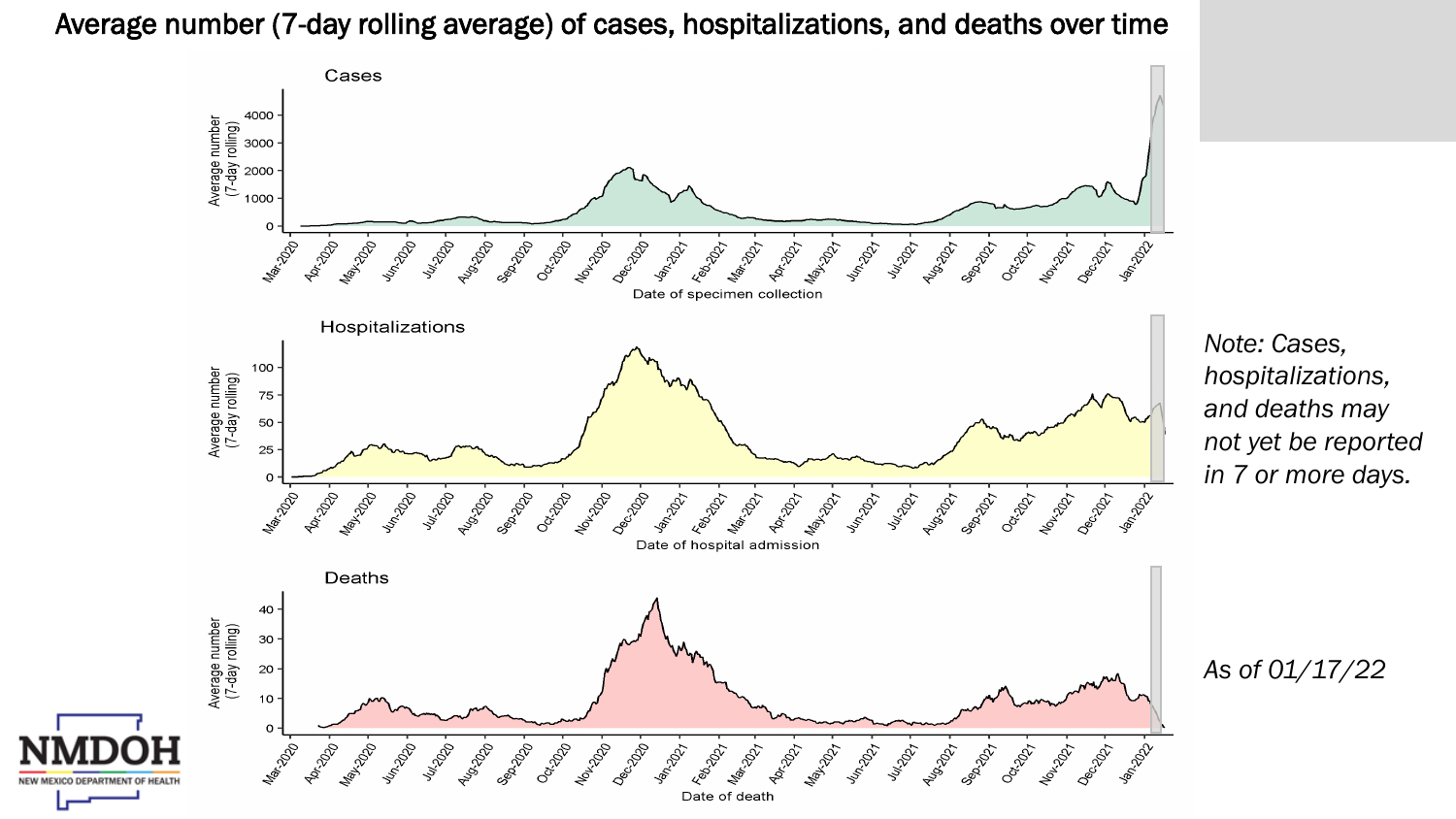#### COVID-19 Effective Outpatient Treatment Inventory in New Mexico



Investing for tomorrow, delivering today.

NEW MEXICO DEPARTMENT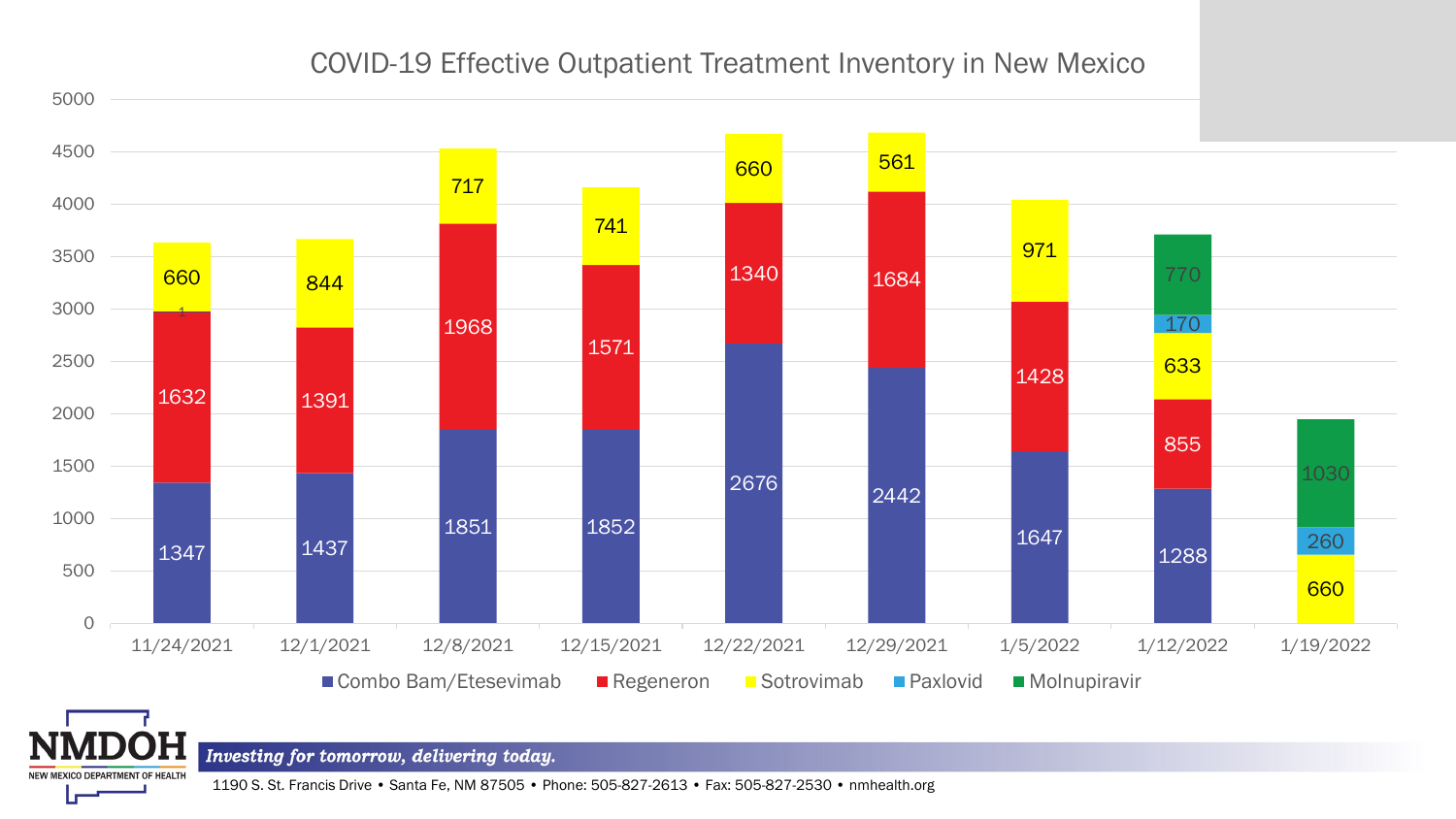#### Weekly COVID-19 Vaccines Administered in NM Since 12/24/2020



Each date represents 2 weeks (date is end of the week)



Investing for tomorrow, delivering today.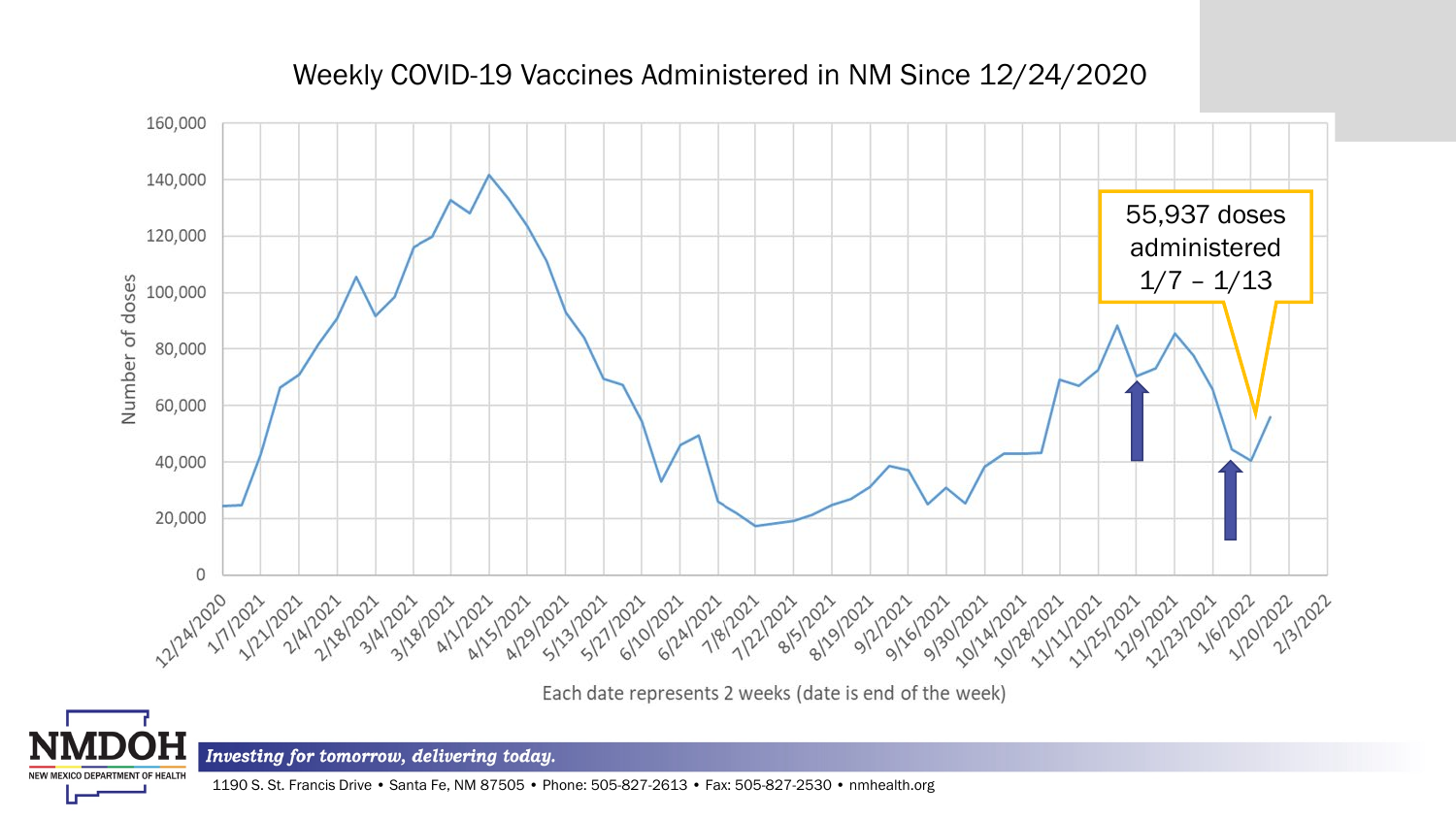### Booster Vaccines Provide Protection from Severe Hospitalization and Death

|                           | Unvaccinated |        | <b>Primary Series   Primary Series + Booster</b> |
|---------------------------|--------------|--------|--------------------------------------------------|
| <b>Case Rate</b>          | 169,822      | 75,333 | 56,594                                           |
| Case/Hospitalization Rate | 5.48%        | 2.50%  | 0.16%                                            |
| <b>Case Fatality Rate</b> | 1.26%        | 0.35%  | 0.01%                                            |



Investing for tomorrow, delivering today.